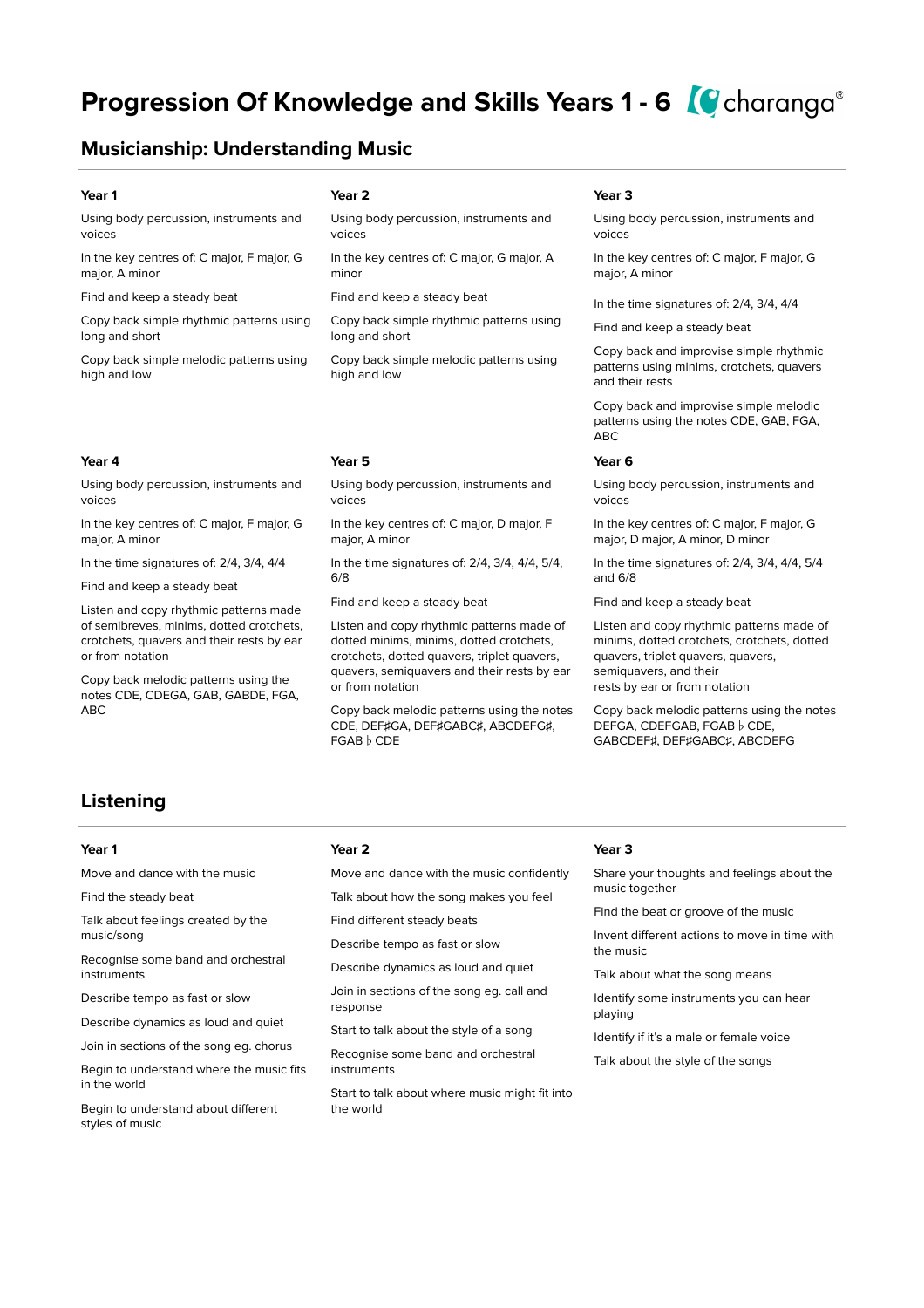## **Listening**

### **Year 4 Year 5 Year 6**

Talk about the words of a song

Think about why the song was written

Find and demonstrate the steady beat

Identify 2/4, 3/4, and 4/4 metre

Identify the tempo as fast, slow, or steady

Recognise the style of music you are listening to

Discuss the structures of songs

### Identify:

Call and response A solo vocal or instrumental line and the rest of the ensemble A change in texture Articulation on certain words Programme music

Explain what a main theme is and identify when it is repeated

Know and understand what a musical introduction is and its purpose

Recall by ear memorable phrases heard in the music

Identify major and minor tonality

Recognise the sound and notes of the pentatonic scale by ear and from notation

Describe legato and staccato

Recognise the following styles and any important musical features that distinguish the style: Disco, Funk, Hip Hop, Calypso, Folk, Mariachi, Gospel, Klezmer, Pop, Rock, Sea Shanty, Salsa, Reggae

Talk about feelings created by the song

Justify a personal opinion with reference to musical concepts

Find and demonstrate the steady beat

Identify 2/4, 3/4, 6/8 and 5/4 metre

Identify the musical style of a song

Identify instruments by ear and through a range of media

Discuss the structure of the music with reference to verse, chorus, bridge, call and response, repeat signs, chorus and final chorus, improvisation, call and response, and AB

Explain a bridge passage and its position in a song

Recall by ear memorable phrases heard in the music

Identify major and minor tonality

Recognise the sound and notes of the pentatonic and blues scales by ear and from notation

Explain the role of a main theme in musical structure

Know and understand what a musical introduction is and its purpose

### Explain rapping

Recognise the following styles and any key musical features that distinguish the style: Folk, Pop, Gospel, Klezmer, Sea Shanty, Funk and Musicals

Talk about feelings created by the song

Justify a personal opinion with reference to musical concepts

Identify 2/4, 4/4, 3/4, 6/8 and 5/4

Identify the musical style of a song using some musical vocabulary to discuss its musical concepts

Identify the following instruments by ear and through a range of media: bass, electric guitar, percussion, sections of the orchestra such as brass, woodwind and strings, steel pans, congas, pianos, synthesizers and vocal techniques such as cackles

Discuss the structure of the music with reference to verse, chorus, bridge and an instrumental break

Explain a bridge passage and its position in a song

Recall by ear memorable phrases heard in the music

Identify major and minor tonality, triads I, IV and V, and intervals within a major scale

Explain the role of a main theme in musical structure

Know and understand what a musical introduction and outro is and its purpose

Identify the sound of a Gospel choir and soloist, Rock band, symphony orchestra and a cappella groups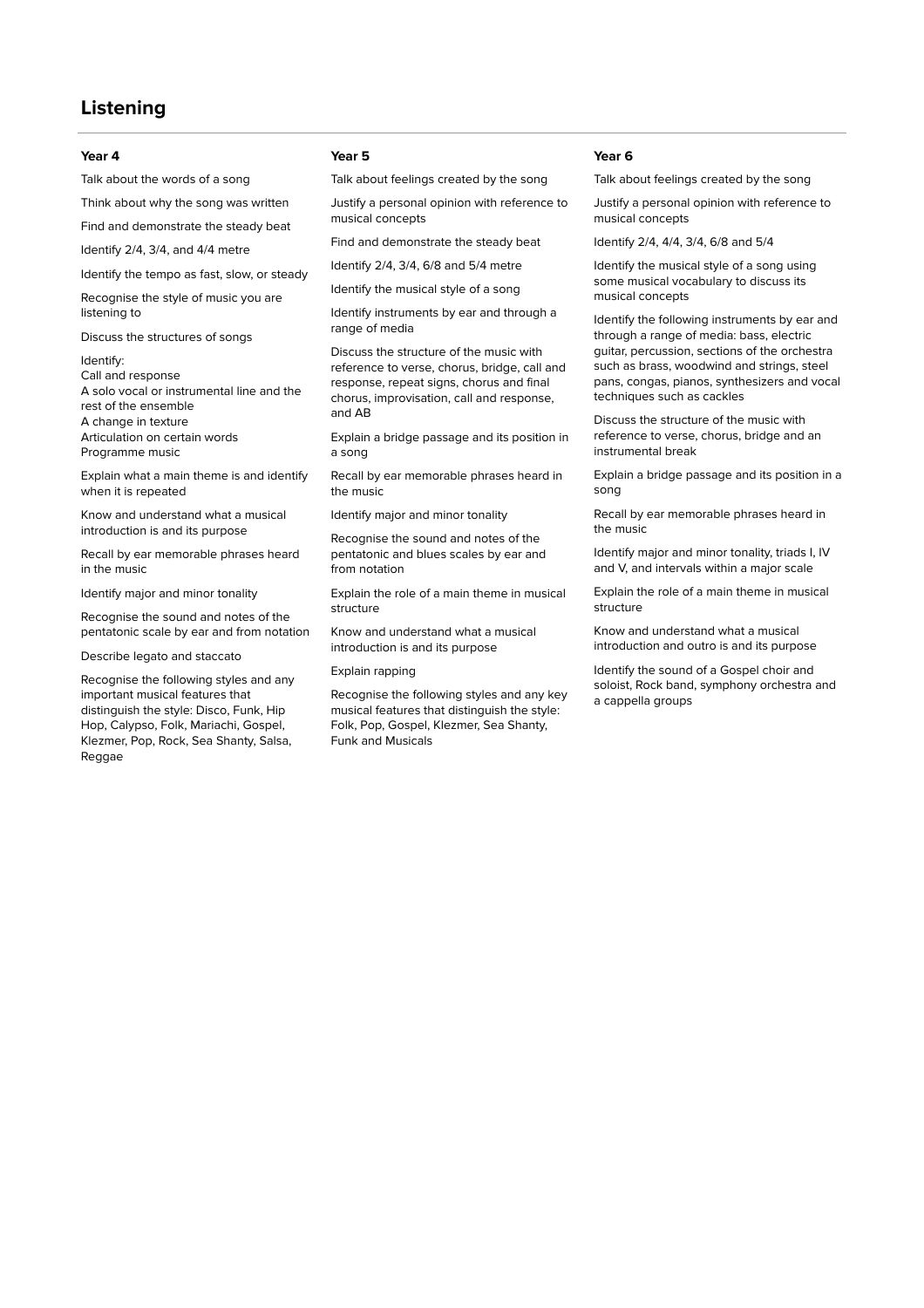## **Singing**

Demonstrate good singing posture

Sing songs from memory

Copy back intervals of an octave and fifth (high, low)

Sing in unison

Sing as part of a choir

Demonstrate good singing posture

Sing songs from memory and/or from notation

Sing to communicate the meaning of the words

Sing in unison and sometimes in parts

Understand and follow the leader or conductor

Add actions to a song

Move confidently to a steady beat

Talk about feelings created by the music/song

Recognise some band and orchestral instruments

Describe tempo as fast or slow

Join in sections of the song eg. chorus Begin to understand where the music fits in the world

Begin to talk about and understand the style of the music

### **Year 4 Year 5 Year 6**

Rehearse and learn songs from memory and/or with notation

Sing in 2/4, 3/4, 4/4

Sing as part of a choir with awareness of size: the larger, the thicker and richer the musical texture

Demonstrate good singing posture

Demonstrate vowel, blended sounds, and consonants

Sing 'on pitch' and 'in time'

Sing expressively, with attention to breathing and phrasing

Sing expressively, with attention to staccato and legato

Talk about the different styles of singing used for different styles of song

Talk about how the songs and their styles connect to the world

Rehearse and learn songs from memory and/or with notation

Sing in 2/4, 3/4, 4/4 and 6/8 time

Sing in unison and as part of a smaller group

Sing 'on pitch' and 'in time'

Sing a second part in a song

Self-correct if lost or out of time

Sing expressively, with attention to breathing and phrasing

Sing expressively, with attention to dynamics and articulation

Develop confidence as a soloist

Talk about the different styles of singing used for different styles of song

Talk confidently about how connected you feel to the music and how it connects in the world

Respond to a leader or conductor

### **Year 1 Year 2 Year 3**

Sing as part of a choir

Demonstrate good singing posture

Sing unit songs from memory and/or from notation

Sing with awareness of following the beat

Sing with attention to clear diction

Sing expressively, with attention to the meaning of the words

Sing in unison

Understand and follow the leader or conductor

Copy back simple melodic phrases using the voice

Rehearse and learn Year 6 Unit songs from memory and/or with notation

Sing in 2/4, 4/4, 3/4, 5/4 and 6/8

Sing with and without an accompaniment

Sing syncopated melodic patterns

Demonstrate and maintain good posture and breath control whilst singing

Sing expressively, with attention to breathing and phrasing

Sing expressively, with attention to dynamics and articulation

Lead a singing rehearsal

Talk about the different styles of singing used for the different styles of songs sung in this year

Discuss with others how connected you are to the music and songs, and how the songs and styles are connected to the world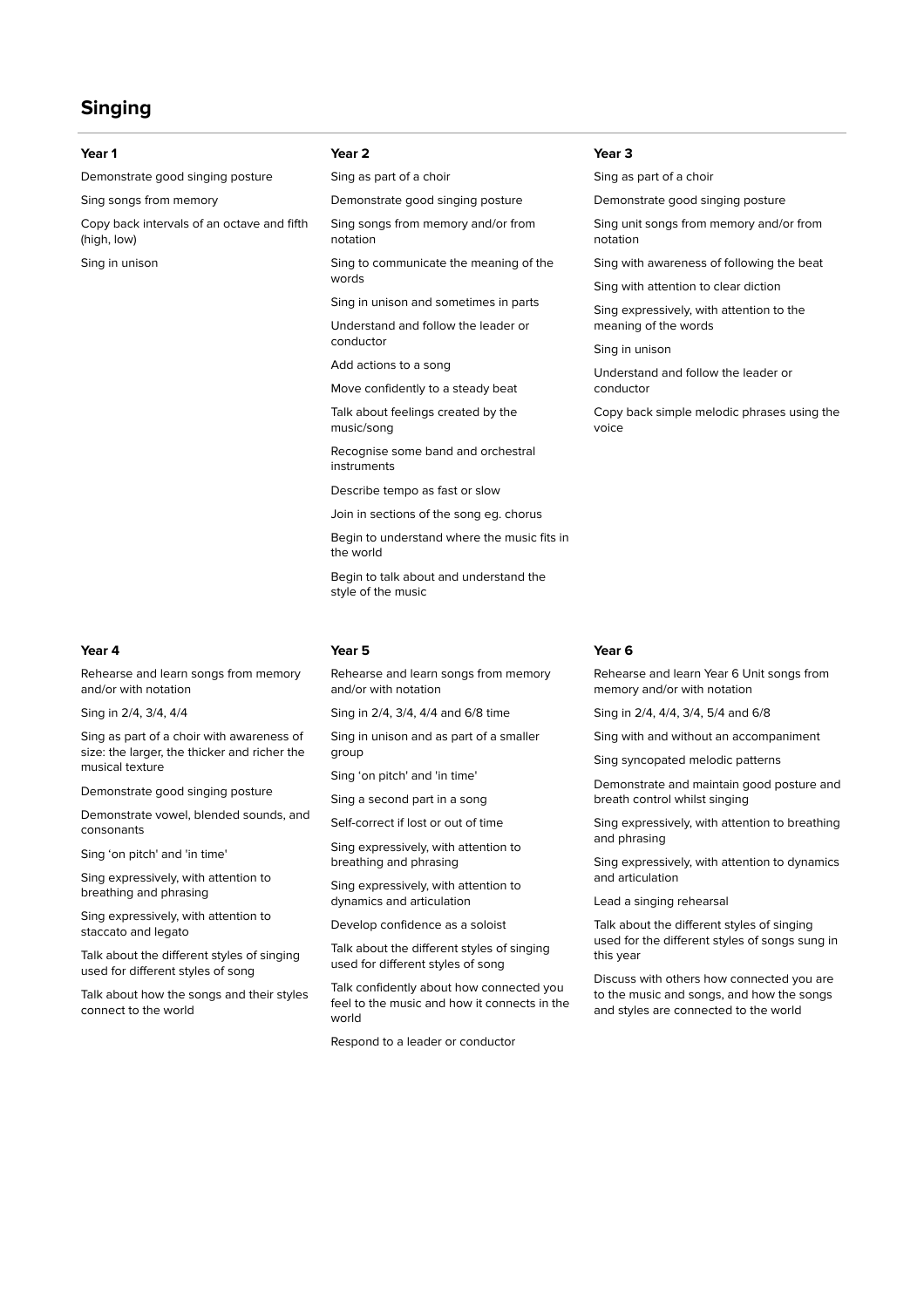## **Notation**

Explore ways of representing high and low sounds, long and short sounds, symbols, and any appropriate means of notation

Standard notation using crotchets, quavers and minims, and simple combinations of: C D E F G F G A D E F♯ G A

Explore ways of representing high and low sounds, long and short sounds, symbols, and any appropriate means of notation

Standard notation using dotted crotchets, crotchets, semiquavers, quavers and minims, and simple combinations of: C D E F G A B

F G A B♭ C G A B C D E F♯ D E F♯ G A B C

Reading and responding to minims, crotchets, and quavers

Identifying: Stave Treble clef Time signature

### **Year 1 Year 2 Year 3**

Explore ways of representing high and low sounds, long and short sounds, symbols, and any appropriate means of notation

Standard notation using crotchets, quavers, minims and semibreves, and simple combinations of: C D E F G A B G A B D E F♯ F G A B♭ C D E

Identify hand signals as notation and recognise music notation on a stave of five lines

### **Year 4 Year 5 Year 6**

Explore ways of representing high and low sounds, long and short sounds, symbols, and any appropriate means of notation

Standard notation using dotted crotchets, crotchets, semiquavers, quavers and minims, and simple combinations of: C D E F G A B F G A B♭ C D E G A B C D E F♯ A♭ B♭ C D♭ E♭ F G G G♯ A B♭ C D E F G A B C

Identifying: **Stave** Treble clef Time signature

Reading and responding to minims, crotchets, quavers, dotted quavers, and semiquavers

Recognising how notes are grouped when notated

Identifying the stave and symbols on the stave such as the treble clef, the name of the notes on lines and in spaces, bar lines, a flat sign and a sharp sign

Explore ways of representing high and low sounds, long and short sounds, symbols, and any appropriate means of notation

Standard notation using dotted crotchets, crotchets, semiquavers, quavers, minims and semibreves, and simple combinations of: C D E F G A B F G A B♭ C **GABCDE** E F♯ G♯ A B

Reading and responding to minims, crotchets, and quavers

Identifying: Stave Treble clef Time signature

Explore ways of representing high and low sounds, long and short sounds, symbols, and any appropriate means of notation

Standard notation using dotted crotchets, crotchets, semiquavers, quavers, dotted minims, minims and semibreves, and simple combinations of: C D E F G A B

F G A B♭ C D E F G A♭ B♭ C D E♭ G A B♭ C D E F G A B C D E F♯ D E F G A D E F♯ A B C♯ E F♯ G G♯ A B C C♯ E♭ F G A♭ B♭ C D

Identifying: Stave Treble clef Time signature

Reading and responding to minims, crotchets, quavers, dotted quavers, and semiquavers

Recognising how notes are grouped when notated

Identifying the stave and symbols on the stave such as the treble clef, the name of the notes on lines and in spaces, bar lines, a flat sign and a sharp sign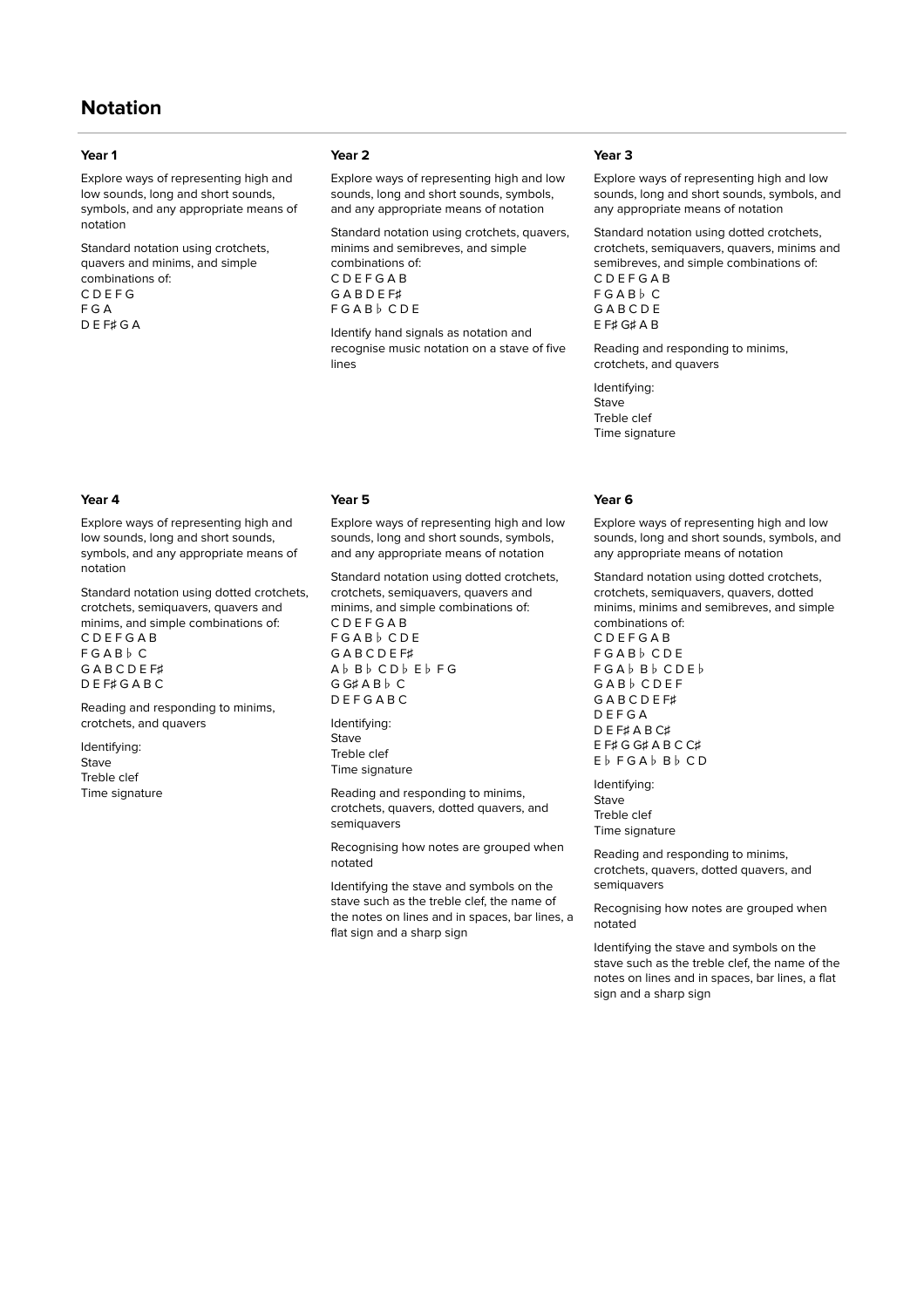## **Playing Instruments**

Rehearse and learn to play a simple melodic instrumental part by ear or from simple notation in C major, F major and D major

Rehearse and learn to play a simple melodic instrumental part by ear or from notation in C major, F major, G major, D major

Rehearse and learn to play a simple melodic instrumental part by ear or from notation in C major, F major and G major

Rehearse and learn to play a simple melodic instrumental part by ear or from notation in C major, F major, G major, A♭ major, D minor

### **Year 1 Year 2 Year 3**

Rehearse and learn to play a simple melodic instrumental part by ear or from notation in C major, F major, G major, E major

### **Year 4 Year 5 Year 6**

Rehearse and learn to play one of four differentiated instrumental parts in the tonal centres of C major, F major, G major, D major, E major, A major, E♭ major, D minor, F minor by ear or from notation

## **Playing The Recorder**

Rehearse and learn to play one of four differentiated instrumental parts in the tonal centres of C major, F major, G major, D major by ear or from notation

### **Year 1 Year 2 Year 3**

N/A Rehearse and learn a simple instrumental part by ear or from notation using the notes G A B B♭ C E and F

### **Year 4 Year 5 Year 6**

Rehearse and learn to play one of four differentiated instrumental parts in the tonal centres of C major, F major, G major, A♭ major, D minor by ear or from notation

Rehearse and learn a simple instrumental part by ear or from notation using the notes C D E F F♯ G G♯ A B and B♭

Rehearse and learn to play one of four differentiated instrumental parts in the tonal centres of C major, F major, G major, D major, E major, A major, E♭ major, D minor, F minor by ear or from notation

## **Creating: Improvising**

| Year 2                                                                                                                   | Year <sub>3</sub>                                                                                     |
|--------------------------------------------------------------------------------------------------------------------------|-------------------------------------------------------------------------------------------------------|
| Explore improvisation within a major scale<br>using the notes:<br>CDE<br>CGA<br>GAB<br>FGA                               | Explore improvisation within a major scale<br>using the notes:<br>CDE<br>CDEGA<br>GAB<br>GABDE<br>FGA |
| Year 5                                                                                                                   | Year 6                                                                                                |
| Explore improvisation within a major scale<br>using the notes:<br>CDE <sub>b</sub> FG<br><b>CDEFG</b><br>CDEGA<br>FGABbC | Explore improvisation within a major scale<br>using the notes:<br>CDEFG<br>GABbCD<br>GABCD<br>FGACD   |
|                                                                                                                          | DEFGA                                                                                                 |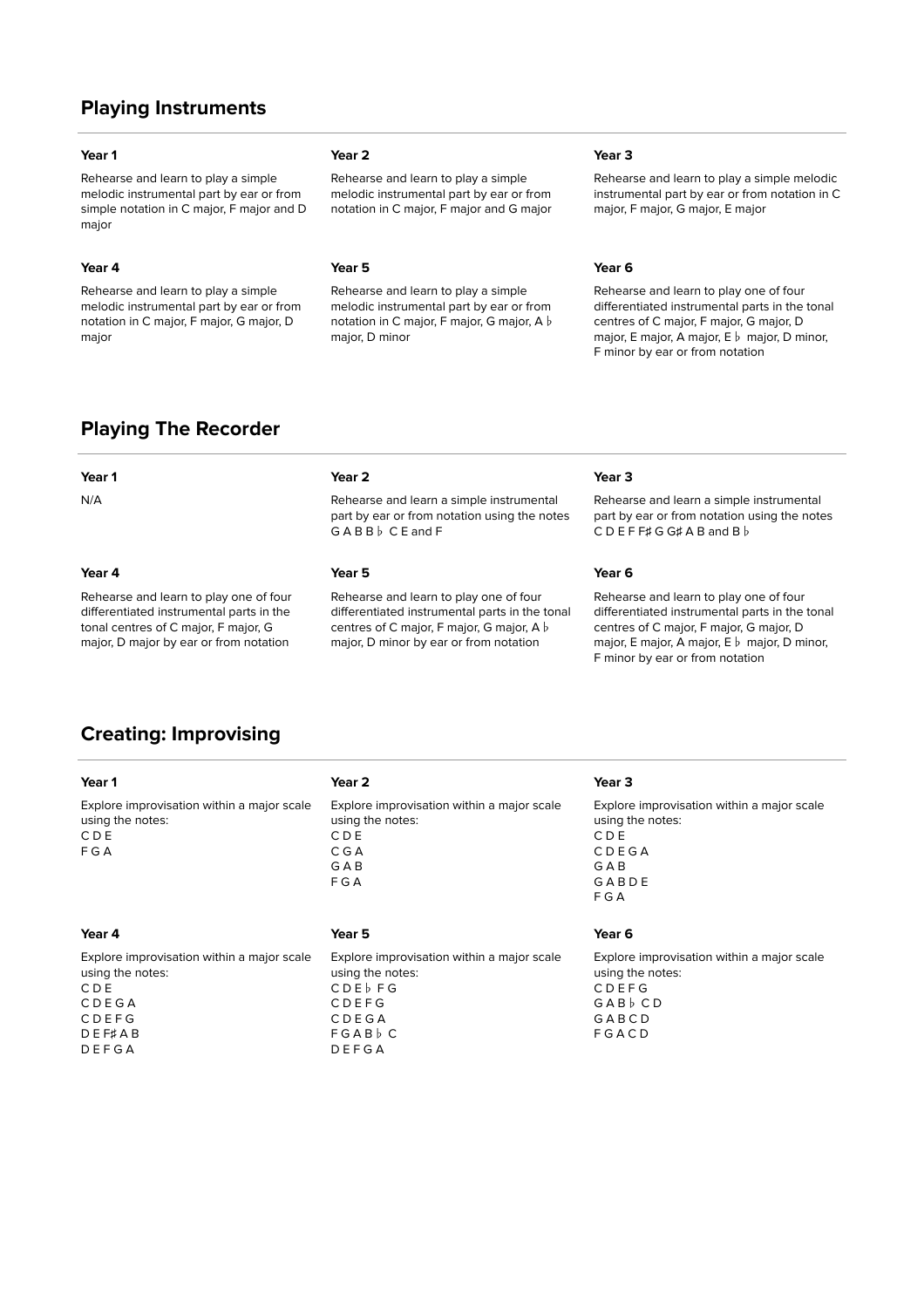## **Creating: Composing**

### **Year 1 Year 2 Year 3**

Create a simple melody using crotchets and minims:

| C D<br>CDE<br>CDEF<br>CDEFG    |
|--------------------------------|
| Start and ending on the note C |
| F G<br>F G A<br>F G A C        |
| FGACD                          |
| Start and ending on the note F |

Create a simple melody using crotchets and minims:

C D C D E C D E F C D E F G Start and ending on the note C (C major) G A G A B G A B D G A B D E Start and ending on the note G (Pentatonic on G) F G F G A F G A C F G A C D Start and ending on the note F (Pentatonic on F)

Create a simple melody using crotchets and minims:

C D C D E C D E G C D E G A Start and ending on the note C (Pentatonic on C) C D C D E C D E F C D E F G Start and ending on the note C (C major) D E D E F D E F G D E F G A Start and ending on the note D (D minor) G A G A B G A B D G A B D E Start and ending on the note G (G major)

**Year 4 Year 5 Year 6** Create a simple melody using crotchets and minims: C D C D E C D E G C D E G A Start and ending on the note C (Pentatonic on C) F G F G A F G A B♭ F G A B♭ C Start and ending on the note F (Pentatonic on F) G A  $G \triangle R$ G A B C G A B C D Start and ending on the note G (G major) G A G A B G A B D G A B D E Start and ending on the note G (Pentatonic on G) D E D E F D E F G D E F G A Start and ending on the note D (D minor)

Create a simple melody using crotchets and minims: C D C D E C D E G C D E G A Start and ending on the note C (Pentatonic on C) C D C D E C D E F C D E F G Start and ending on the note C (C major) F G F G A F G A B♭ F G A B♭ C Start and ending on the note F (F major)  $G \triangle$ G A B G A B C G A B C D Start and ending on the note G (G major)

Create a simple melody using crotchets and minims: C D C D E C D E F C D E F G Start and ending on the note C (C major) G A G A B G A B D G A B D E Start and ending on the note G (Pentatonic on G) D E D E F D E F G D E F G A Start and ending on the note D (D minor) F G F G A F G A C F G A C D Start and ending on the note F (Pentatonic on F) F G F G A♭ F G A♭ B♭ F G A♭ B♭ C Start and ending on the note F (F minor)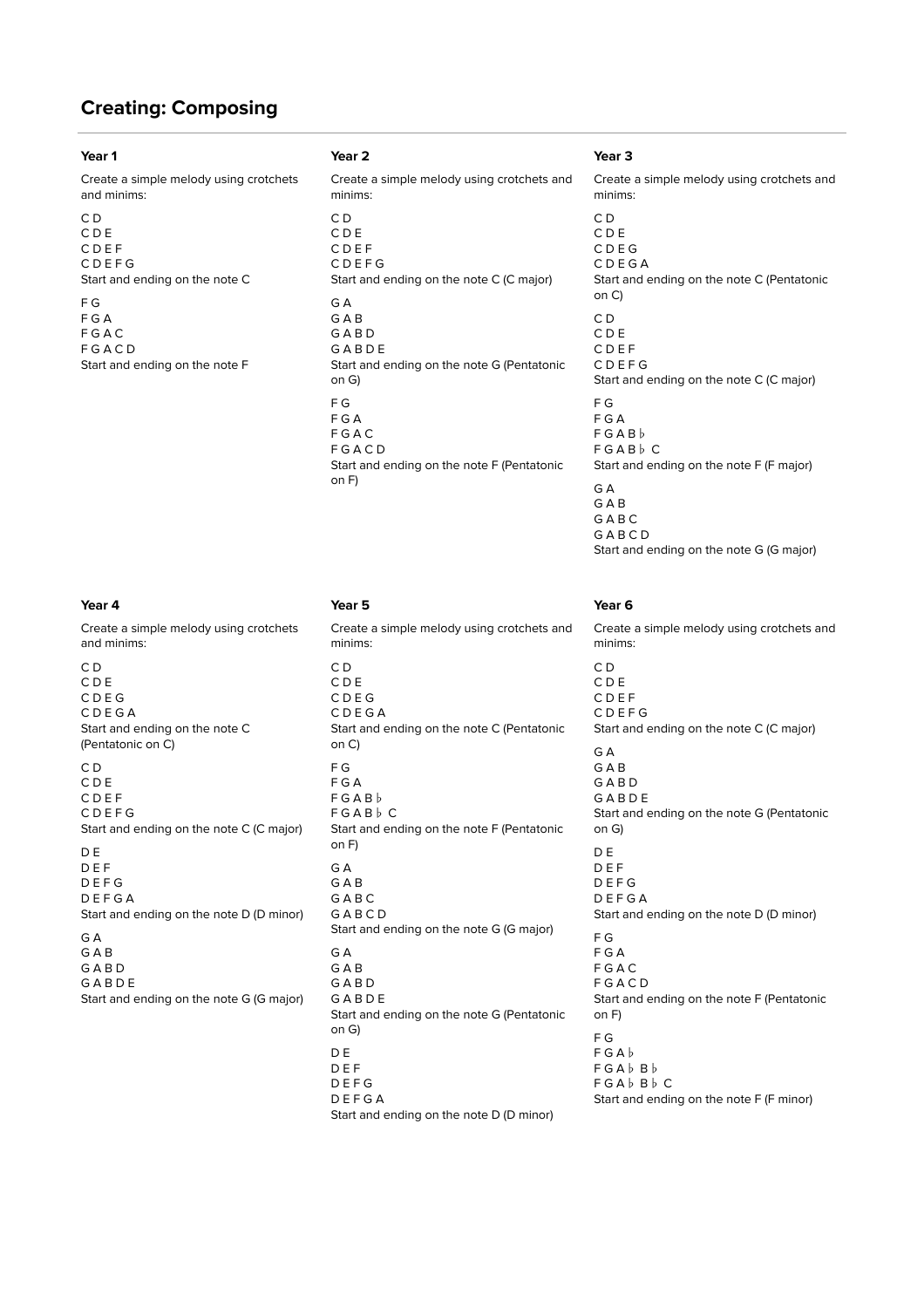## **Performing**

Enjoy and have fun performing

Choose a song/songs to perform to a well-known audience

Prepare a song to perform

Communicate the meaning of the song

Add actions to the song

Play some simple instrumental parts

### **Year 1 Year 2 Year 3**

Practise, rehearse and share a song that has been learned in the lesson, from memory or with notation and with confidence

Decide on any actions, instrumental parts/improvisatory ideas/composed passages to be practised and included in the performance

Talk about what the song means and why it was chosen to share

Talk about the difference between rehearsing a song and performing it

Rehearse and enjoy the opportunity to share what has been learned in the lessons

Perform, with confidence, a song from memory or using notation

Include instrumental parts/improvisatory sections/composed passages within the rehearsal and performance

Explain why the song was chosen, including its composer and the historical and the cultural context of the song

Communicate the meaning of the words and articulate them clearly

Use the structure of the song to communicate its mood and meaning in the performance

Talk about what the rehearsal and performance has taught the student

Understand how the individual fits within the larger group ensemble

Reflect on the performance and how well it suited the occasion

Discuss and respond to any feedback, consider how future performances might be different

Create, rehearse and present a holistic performance for a specific purpose, for a friendly but unknown audience

Perform from memory or with notation, with confidence and accuracy

Include instrumental parts/improvisatory sections/composed passages within the rehearsal and performance

Explain why the song was chosen, including its composer and the historical and the cultural context of the song

A student leads part of the rehearsal and part of the performance

Record the performance and compare it to a previous performance. Explain how well the performance communicated the mood of each piece

Discuss and talk musically about the strengths and weaknesses of a performance

Collect feedback from the audience and reflect how future performances might be different

Practise, rehearse and share a song that has been learned in the lesson, from memory, or with notation and with confidence

Include any actions, instrumental parts/improvisatory ideas/composed passages within the rehearsal and in the performance

Talk about what the song means and why it was chosen to share

Reflect on feelings about sharing and performing eg. excitement, nerves, enjoyment

### **Year 4 Year 5 Year 6**

Create, rehearse and present a holistic performance for a specific event, for an unknown audience

Create, rehearse, and present a holistic performance with detailed understanding of the musical, cultural and historical contexts

Perform from memory or with notation

Understand the value of choreographing any aspect of a performance

A student or a group of students rehearse and lead parts of the performance

Understand the importance of the performing space and how to use it

Record the performance and compare it to a previous performance

Collect feedback from the audience and reflect how the audience believed in the performance

Discuss how the performance might change if it was repeated in a larger/smaller performance space